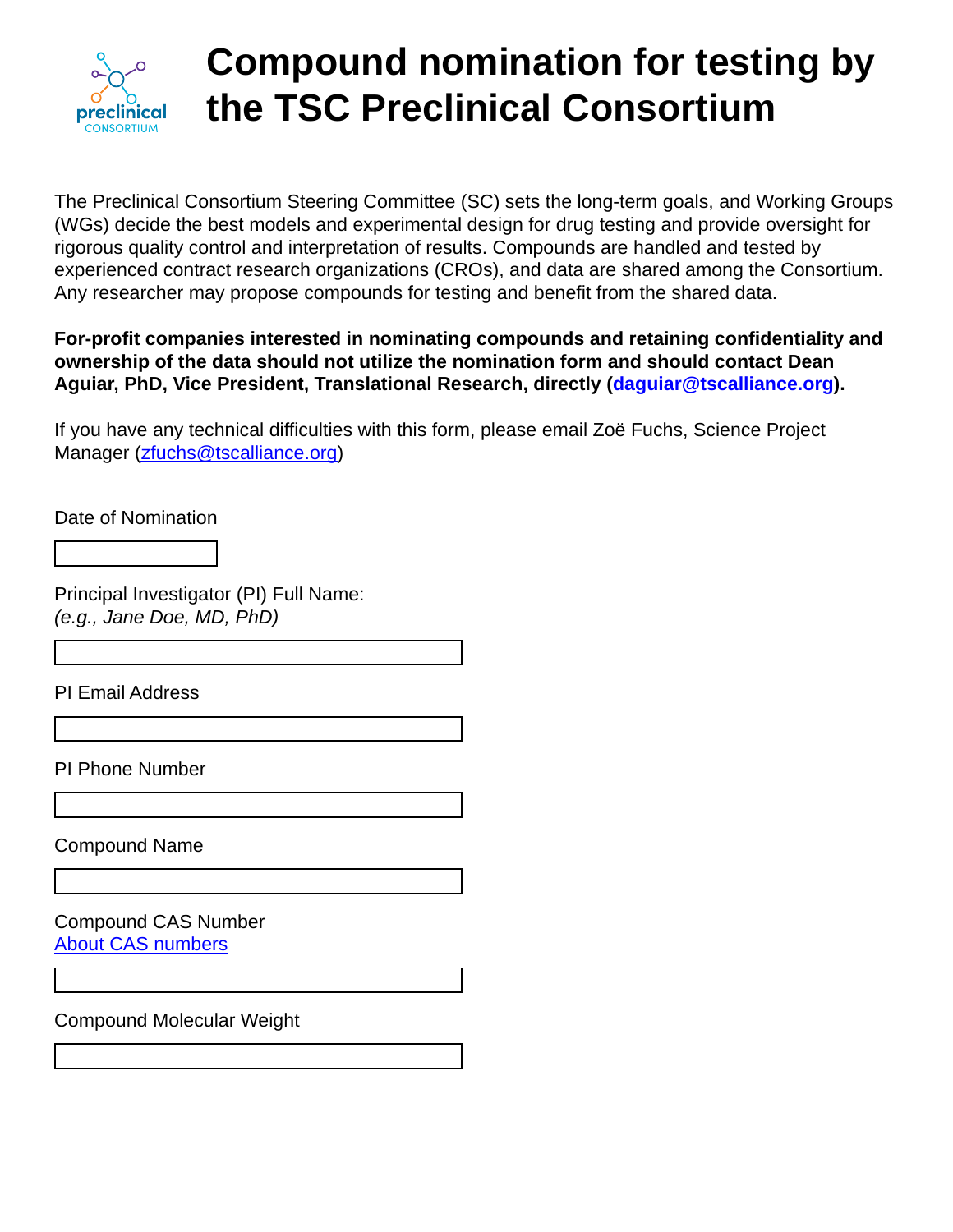Who will supply the compound?

Supplier name, web site, and catalog number:

 $\bigcirc$  PI

 $\bigcap$  Purchase from supplier

Preclinical model(s) of interest:

*Please note that we are only accepting nominations for experimentation in our tumor models of TSC.*

 $\Box$  Tsc2+/- A/J renal cystadenoma

 $\Box$  Tsc2-null 105k cell xenograft (immune-competent)

What best describes this compound?

- $\bigcirc$  Clinical candidate
- $\bigcap$  Mechanistic tool
- $\bigcirc$  Other

Do you have funding to run this study?

*Presence or absence of funding (e.g., NIH grant) to support this work does not necessarily impact whether the compound will be tested, but it must be considered for the avoidance of overlapping funding.*

◯ Yes

∩ No

What is a measurable mechanistic biomarker that reflects this compound's activity?

How would you propose to measure this compound's target engagement?

Are you willing to run any confirmatory analysis of target engagement with tissues or specimens from the proposed experiment?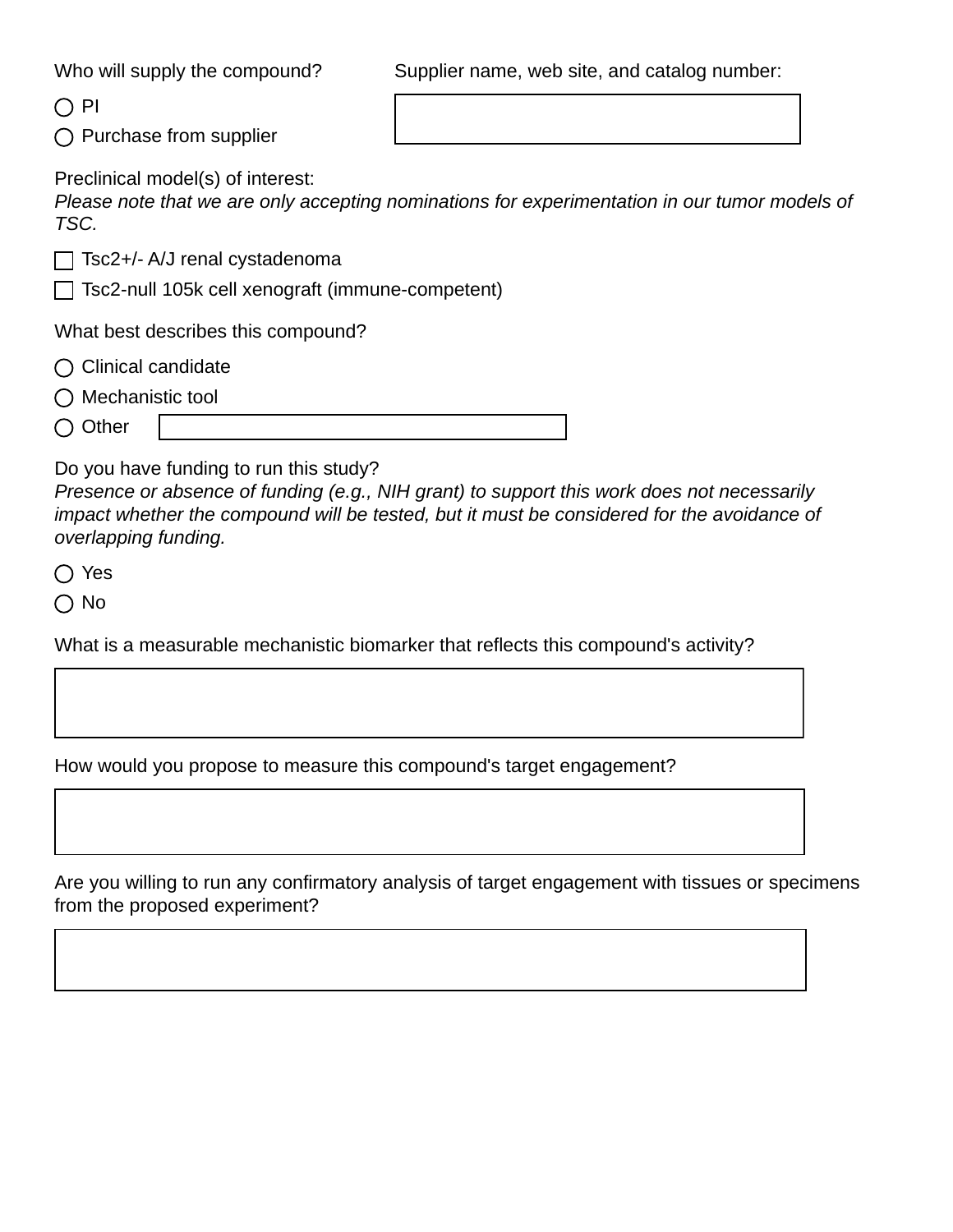## DRUG-TARGET RELATIONSHIP

Potency at target

- ◯ Untested/unknown
- $\bigcirc$  >1 μM
- $\bigcap$  100 nm 1 μM
- $\bigcirc$  10 nM 99 nM
- $\bigcap$  <10 nM

Potency at next-most sensitive target in the same protein class *(e.g., kinase, GPCR)*

- ◯ Untested/unknown
- $\bigcirc$  >1 μM
- $O$  100 nM 1  $\mu$ M
- $\bigcirc$  10 nM 99 nM
- $\bigcap$  <10 nM

Name of next-most sensitive target tested for potency:

## PRECLINICAL THERAPEUTIC CHARACTERISTICS

Route of administration in animal models

- ◯ Untested/unknown
- $\bigcirc$  Sub-cutaneous minipump
- $\bigcap$  Formulated into chow
- $\bigcap$  Intraperitoneal (IP) injection
- $\bigcirc$  Oral gavage
- $\bigcirc$  Other

Frequency of dosing in mice

- ◯ Untested/unknown
- ◯ Constant (minipump or chow)
- $\bigcirc$  Twice daily
- $\bigcirc$  Once daily
- $\bigcap$  Less frequently than once daily
- $\bigcirc$  Other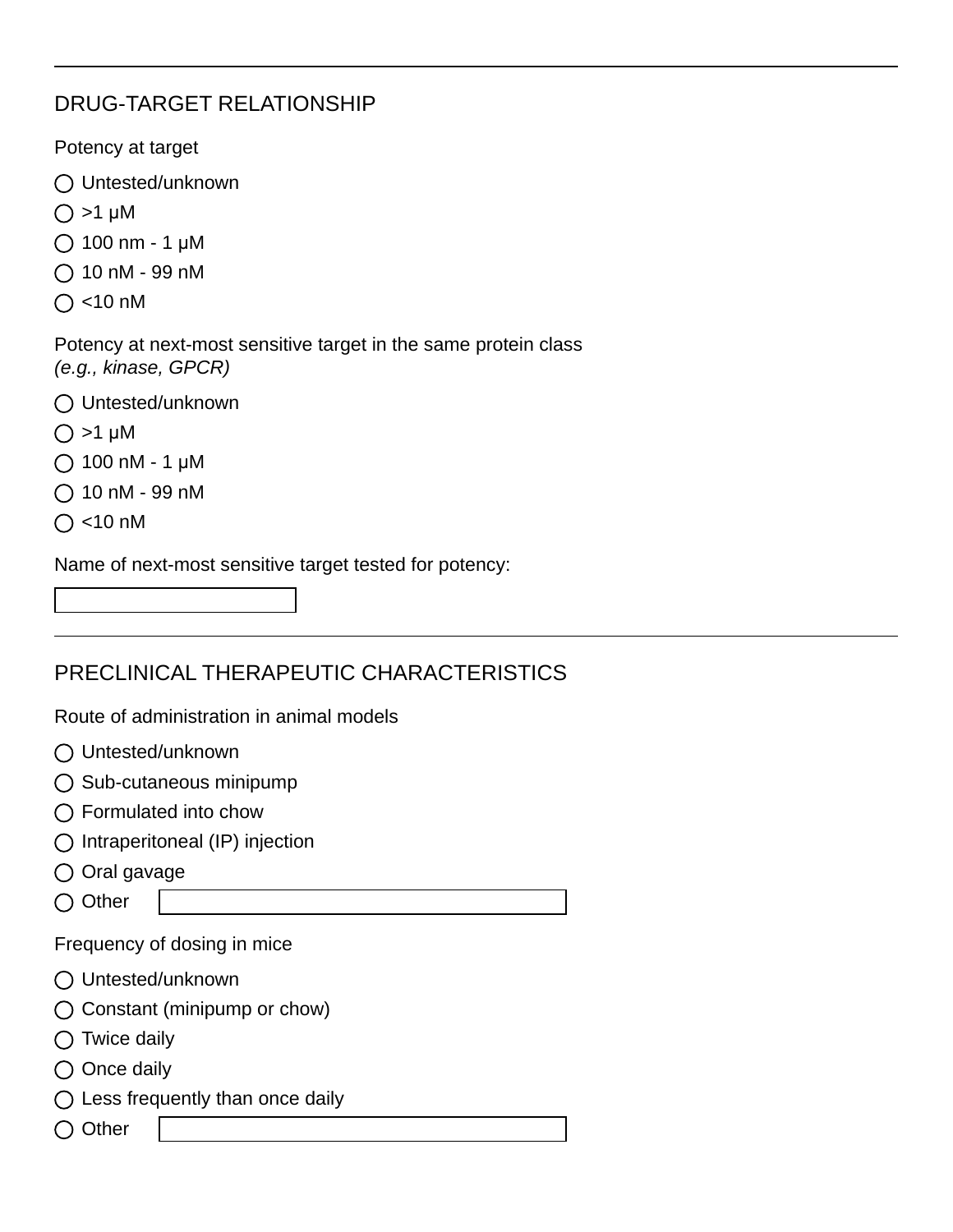Estimated daily dose in mice

- ◯ Untested/unknown
- $\bigcirc$  >100 mg/kg/day
- $\bigcirc$  10-100 mg/kg/day
- $\bigcirc$  1-9 mg/kg/day
- $\bigcirc$  <1 mg/kg/day

Max tolerated dose in mice or rats

- ◯ Untested/unknown
- $\bigcirc$  <1 mg/kg/day
- $\bigcirc$  1-9 mg/kg/day
- $\bigcirc$  10-100 mg/kg/day
- $\bigcirc$  >100 mg/kg/day

Evidence for crossing the blood-brain barrier (BBB) *Optional for non-CNS experiments*

- ◯ Untested/unknown
- $\bigcap$  Does not cross BBB
- $\bigcirc$  Limited (<10% of systemic exposure)
- $\bigcirc$  Moderate (10-50% of systemic exposure)
- ◯ Good (>50% of systemic exposure)

Evidence of target engagement using biomarker(s)

- ◯ Untested/unknown
- $\bigcirc$  Not possible to determine
- $\bigcirc$  Suggested by PK
- $\bigcirc$  Confirmed, but no dose relationship established
- $\bigcap$  Confirmed and dose-dependent

### CLINICAL EXPERIENCE

#### Experience in humans

- ◯ Untested
- $\bigcirc$  Tested, safety concerns found
- $\bigcap$  Tested, safe in Phase 1 studies
- $\bigcirc$  Tested, safe in Phase 2/3 trials
- $\bigcirc$  Approved for use by FDA, EMA, or equivalent

If tested in humans, please list [clinicaltrials.gov/](https://clinicaltrials.gov/) identifiers: